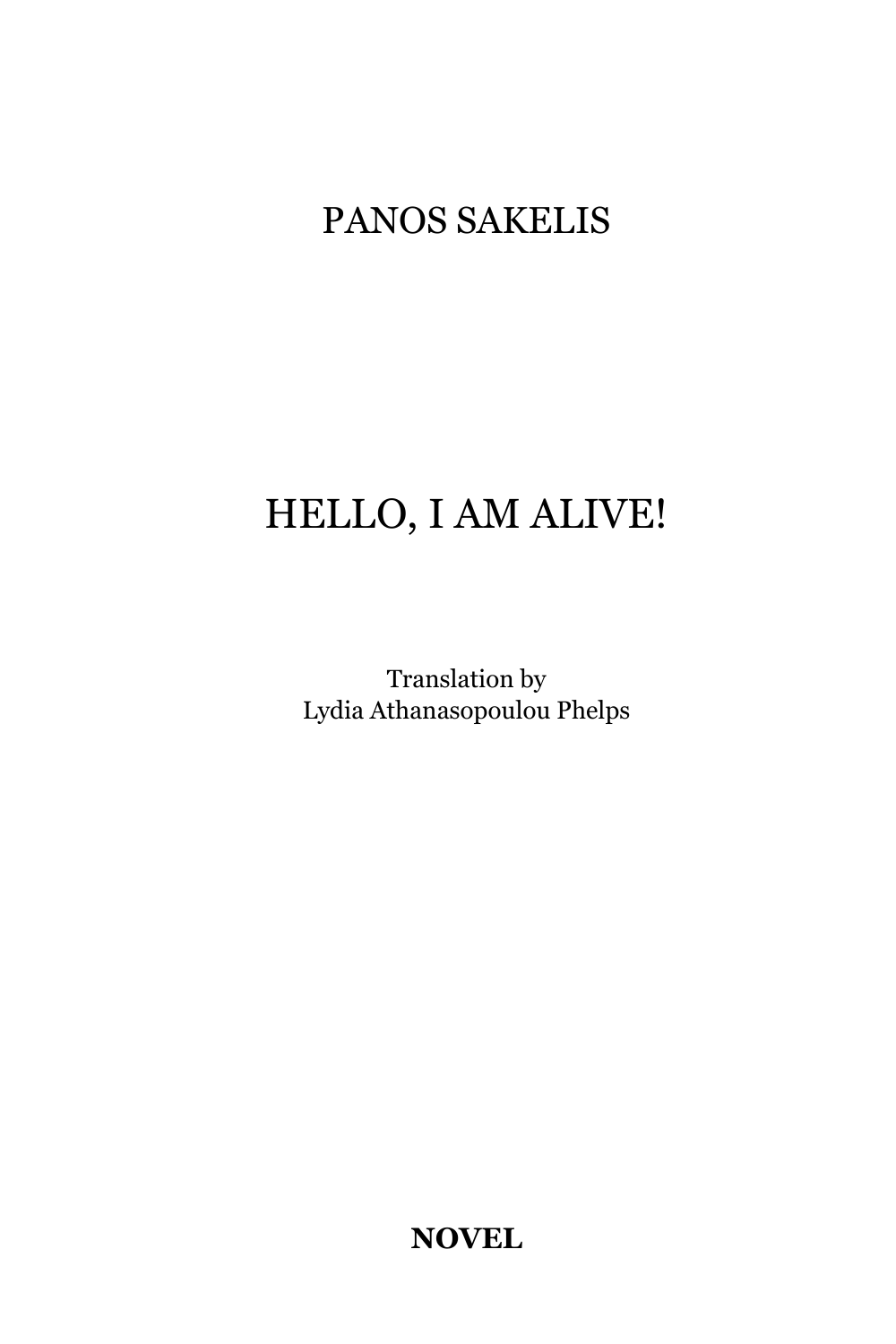## **CHAPTER 1: A WALK IN THE THAMES**

James McCormick was late waking up that spring Saturday morning. He had been up all night surfing various websites and hadn"t realized where the time had gone. The truth is, he had been retired for a few years now and didn"t have much better to do. Since the dawn of his existence, he had lived on Clements Close in East Barnett, in north London. To be exact, that's where his childhood home was. His father had come from Scotland during the war, had met his mother in a shelter during one of the German bombings and, ever since almost, he had stayed with her in her house. A little while later they had married and had one child, James. The house hadn"t suffered any damage during the bombings, and so it was easy to preserve the old colors of the neighborhood housing. It was a two floors house with an attic with a skylight, so typical of old buildings in that neighborhood.

James worked in the civil service, in one of the supportive agencies of the Foreign Secretary. He didn"t have friends and every afternoon when he got off work he would sit in a pub near the train station for his house, have a beer and then go home. James lived with his mother. His father had died when he had been still young, leaving him as the heir to the home expenses and of course, the personal costs of his mother, included in which were her medical bills, all of which were not a negligible amount.

He never gets married, and almost everyone who knew him said his behavior was very odd indeed. As for his love life, that remained unknown to all. His mother had stopped talking to him about marriage many years ago. On the rare occasion, she made the mistake of mentioning it, and he would look at her austerely in the eyes in an indication that it was not a subject he wanted to talk about, and would then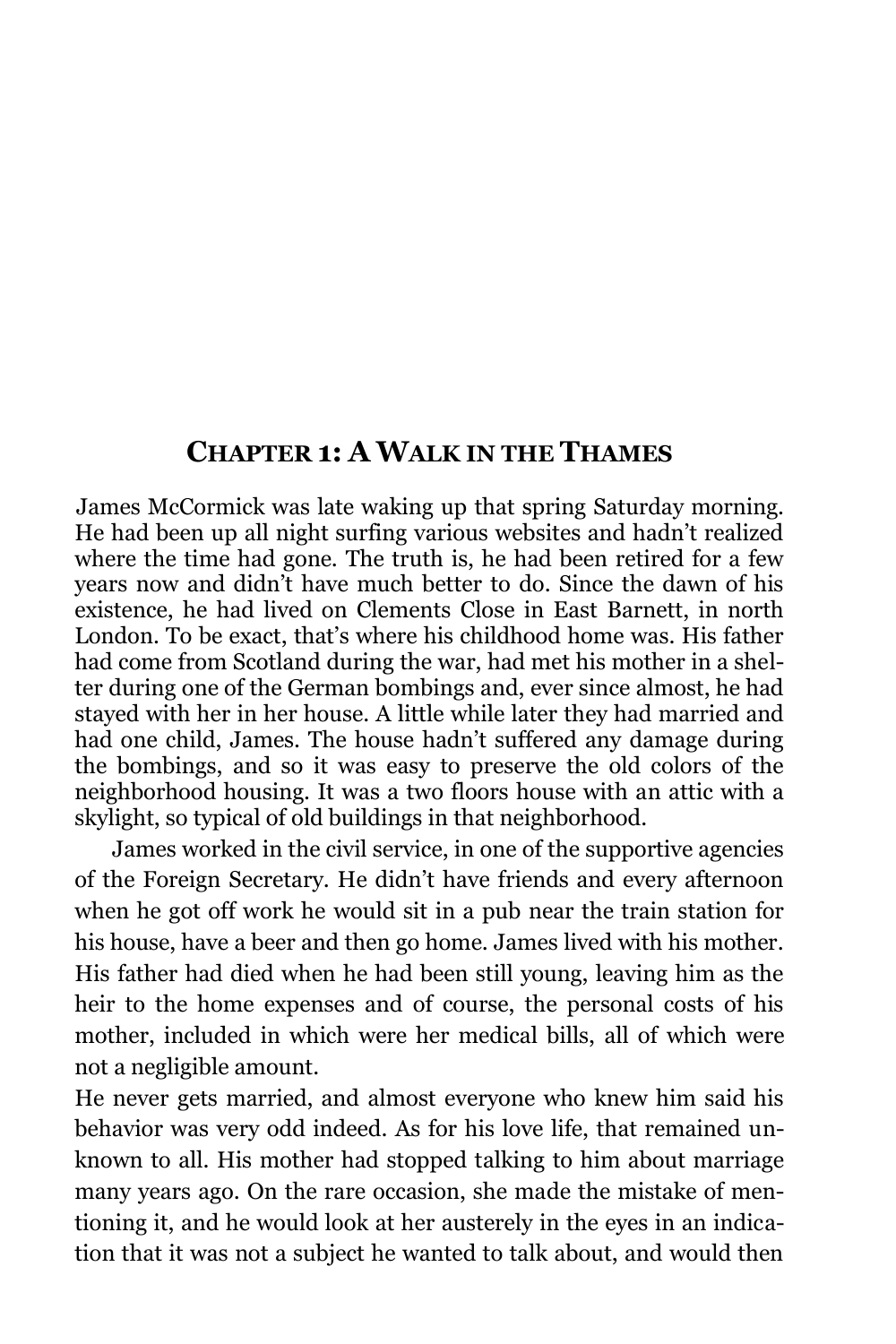open the television and devote himself to one of the documentaries he liked to watch.

When he reached the age of fifty, he lost his mother and was left entirely alone. Even this new form of loneliness had not made him change his mind – it was too late to start a family and too late for him to change his ways. He remained distant and awkward in all modes of communication.

This reclusive man liked to walk, to walk alone; the kind of walks that allow one to see people but prevent one from exchanging a single word with any of them. He especially liked to walk on the banks of the river Thames, and every Saturday morning he would take the tube from Woodside Park, which was near his house, and get off in central London so he could walk by the water. He kept this schedule with reverence, even now that he was retired. He also went down to Covent Garden for coffee, every Tuesday. On these outings, he would buy books, which he later read at home when he didn"t want to watch television. He was still a fan of old movies and had in his possession quite a collection of DVDs.

There was also one more outing he made, to a bar, that none of his acquaintances knew about, but that his mother could scent on his clothes when he came home from it late at night. This outing used to be a weekly affair, but after a certain age, it had become less frequent, though always on a Wednesday.

The only time he would abandon his schedule was for twenty days each summer, when he traveled to various destinations, initially in Europe and then in the American continent. There he would just get lost, without leaving a trace. As to where he went and what he did there, he didn"t discuss any of that, not even with his mother.

Because of his professional background, he was reasonably literate in computers and so when he retired he bought a desktop computer and all the other things necessary to get online. He had placed it on his desk, in that odd space between the living room and bedroom, in a nook the apartment wall made, suitable only for something like this. It was well equipped, with a smart telephone to match, and he started surfing the deep waters of the worldwide web. He opened a Facebook account and became a member of various old movie fan groups. He didn"t have too many 'cyber' friends, and none of them lived in London. He didn"t want one of those friendships to put him in the awk-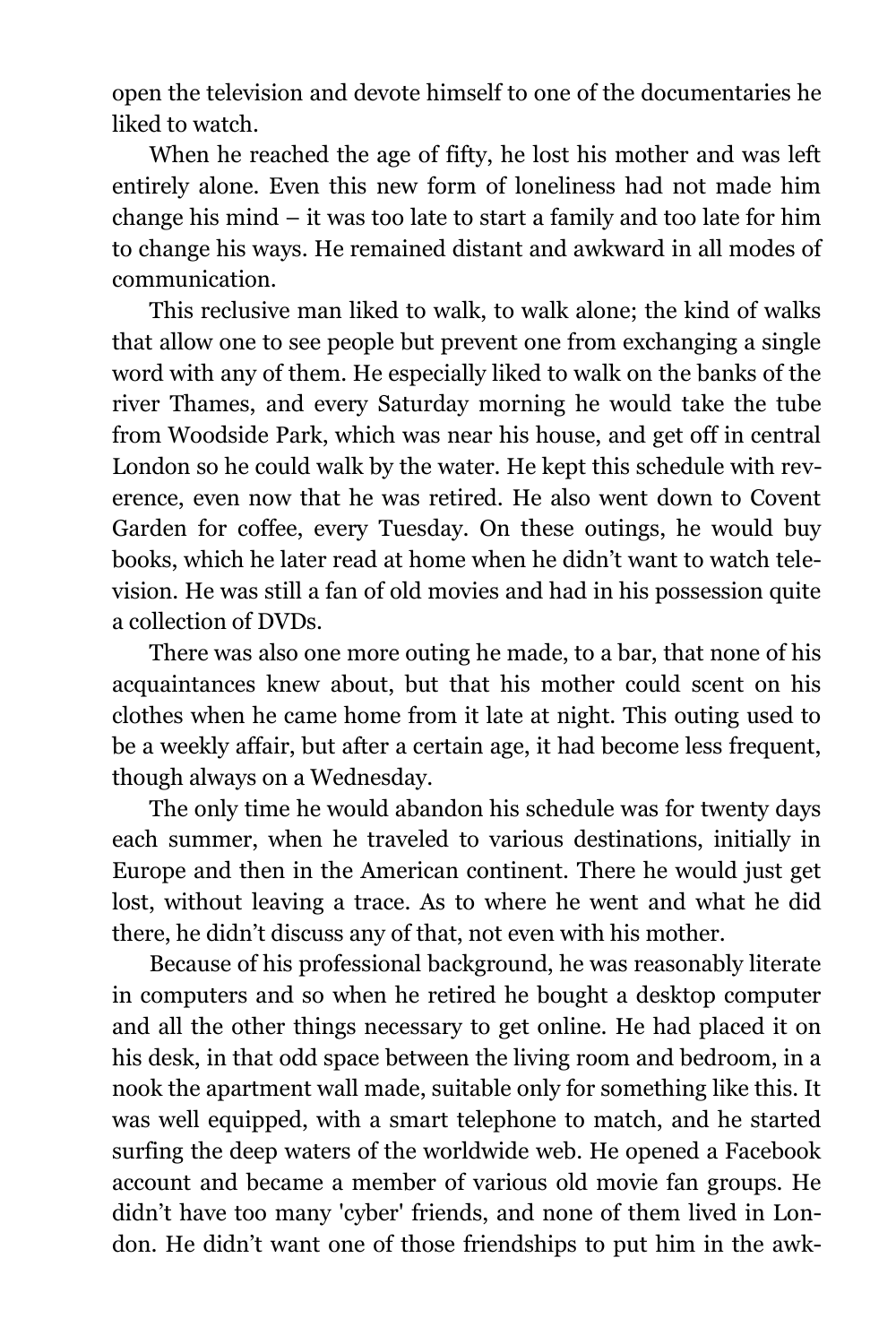ward position of an encounter – something that would make him feel like a fish out of water – and he considered those people to be mostly strangers.

James was going on 73 already. Tall, thin, pale, with lots of white hair he had let grow out a bit, with a piercing gaze but no other redeeming features, he looked like a somewhat anemic Scandinavian than an Englishman. His sense of style after retirement had changed. All his life he had bought and was wearing classic pieces from Marks & Spencer. Now though, on his few outings, he wore khaki trousers and woolen sweaters and a knee-length overcoat with a hood. This change of his had disconcerted a bit even him, in the beginning, but it seems like it was the only revolution he would ever have.

Financially he had no problems. Conservative all these years, he had saved up so much he probably wouldn't manage to spend it all. He had never changed the furniture in his house, and only every five years he would give the home an exterior coat of paint. And that merely while his mother was still alive. Whatever broke was hardly repaired. The technician would have to say that something is no longer fixable for James to go out and purchase a new one, and even then, they were never fancy new contraptions but purely functional devices. An old Vauxhall was parked outside his house, and he only ever started it up every once in a while to keep the engine working in case of an emergency – at least that is what he used to tell himself, not wanting to sell the old antique.

James made himself a coffee and sat at the kitchen table and lit one of those aromatic cigarettes he'd been smoking once in a while since his youth. His main cigarette brand was Players, not knowing why. He switched on the TV to BBC News and watched the latest news, though it was more a matter of routine than any real need for information. The day had its importance. It was a day for a walk along the Thames.

He put his phone and wallet into the pockets of his spring raincoat and set off. At that moment a familiar sound came from his computer. Someone had left him a Facebook message. His first thought was to ignore it, but in the end, he couldn"t help himself. He sat at his desk and read the letter: 'I found a copy of the movie The Man at Eiffel Tower with Charles Laughton. It's from 1950. If you're interested, I can make a copy and send it to you. Vivi Filibert.'

James smiled. Right away he started writing his reply: 'That would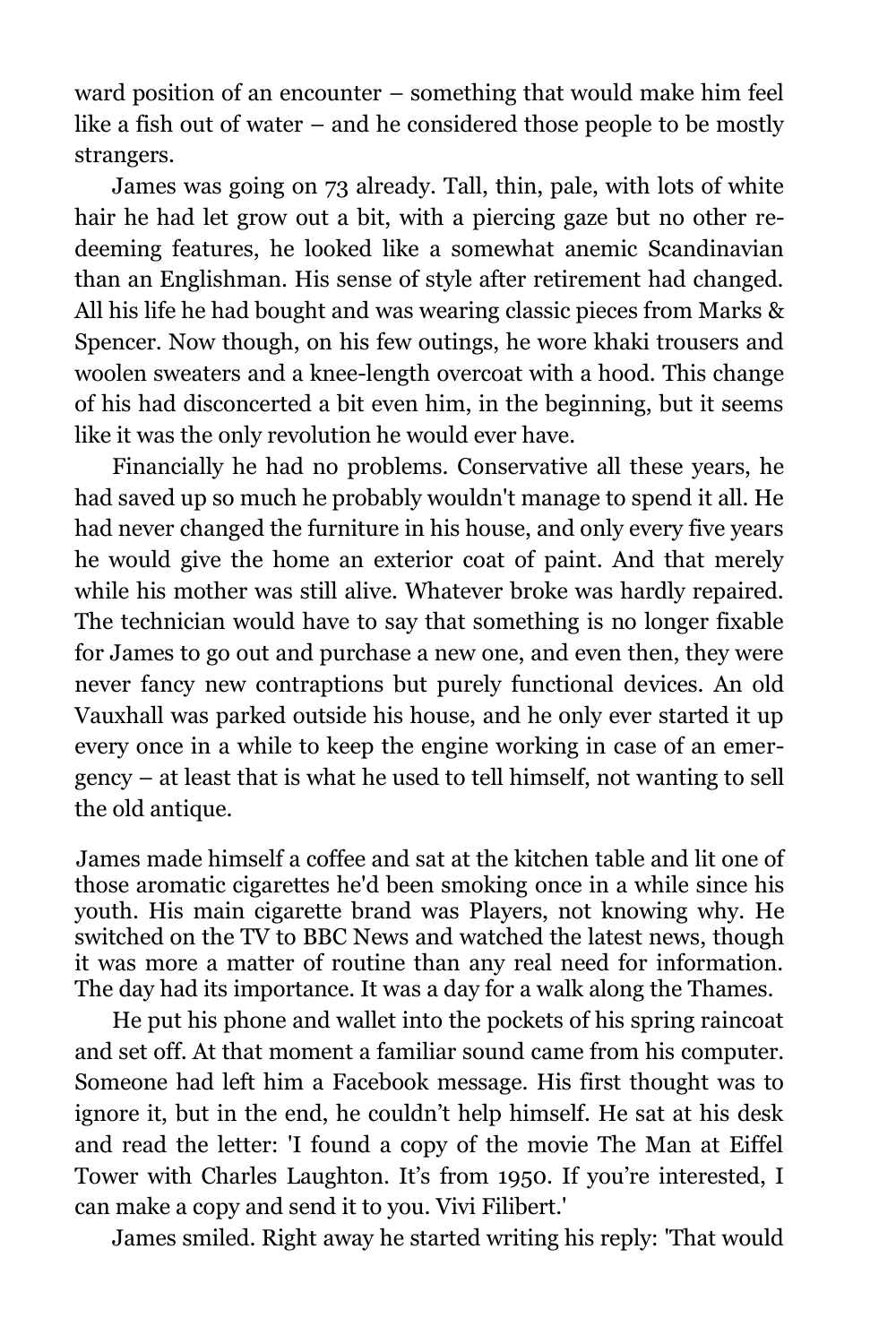be lovely. My address is Clements Close. Talk to you this evening. I"m off for a walk along the Thames.'

He sent the message, left the computer open as usual and left the house. He never took keys with him. Since his mother had died, he kept a key under the doormat and used that to get in and out of the house. His street was a cul-de-sac, and the only foot traffic came from his neighbors, so he didn't find any reason to worry. He walked towards the train station, walked over the bridge that crossed the train tracks and found himself on the train platform. Scott was working the ticket office. James smiled and gave him a five-pound note. Scott gave him a ticket and wished him a good day. In turn, James bid him farewell with a nod of his head and headed towards the train platform.

In less than five minutes the train had arrived, and James got on, sat by the window and half closed his eyes as if trying to draw strength from the process of isolation. He couldn't even remember how many times he had been on the same trip, from his house to Bank Station and back again. That"s where his office was and where he went every day until he retired. Soon before his departure, the service had changed location. It was as if they knew how difficult he was and waited for him to leave before moving. This old habit was the reason he would always get off at that specific station, walk the rest of the way to the bank of the river, and then along it for about an hour, and finally ending up at the North Bank Restaurant for lunch, located directly north of the Millennium Bridge. The train ride lasted twenty minutes, and there were thirteen in-between stops. James smiled at the memories that in reality made up his life's repetitive motif.

One stop before Bank Station he left his seat and stood at the train doors. Doing that was an old habit hard to break. He was the first passenger getting off the train and with slow steps made his way towards the exit. He went up the stairs and headed in the direction of the Thames, leaving the Bank of England behind him. It was already noon, and he would barely have time for his usual walk if he wanted to be at the restaurant at precisely one o'clock for lunch. So he started walking parallel to the river in such a way so that he wouldn"t be late for his meal. He liked to practice this little exercise on quite a few occasions, trying to pace his footsteps to achieve a specific time goal. In fact, it might have been the only game he"d played his entire life.

As the clock struck one, he entered the restaurant. He walked past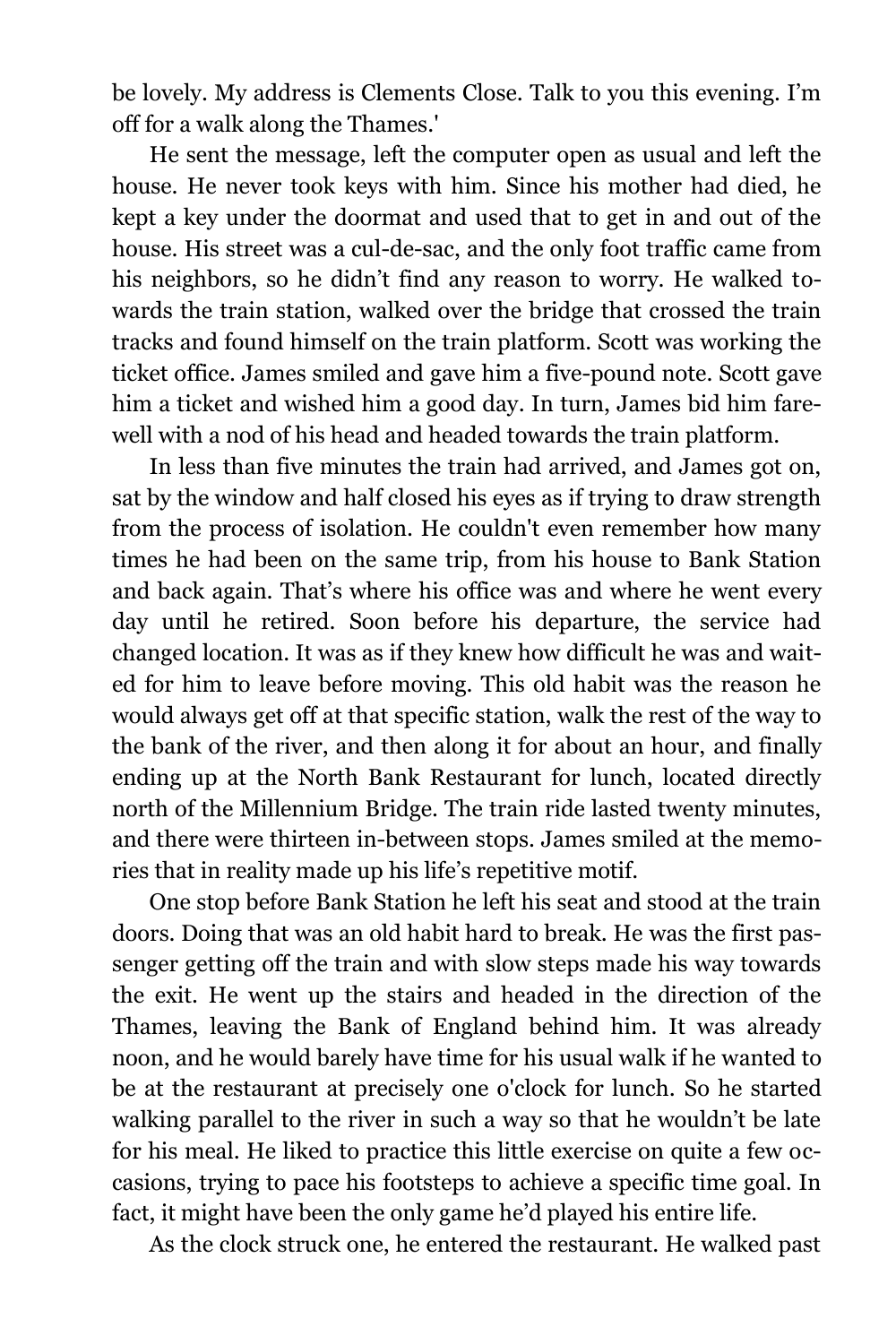the reception desk and the bar, and into the central seating area. The maître approached him and said:

"Good day mister McCormick. It is a fine one today. Shall you be sitting inside or out? Though my advice would be not to risk it just yet."

"Good day, Tom. Inside probably; I feel the damp would affect me." He replied.

The maître showed him the way to a table by the window out looking the Themes and politely pulled out a chair. James placed his wallet, cigarettes and cell phone on the table, took off his coat, and draped it on the chair next to his.

"What shall you be having Mister McCormick?" asked the maître as soon as James took his seat.

"The usual, Tom. And please, have them send over a black beer until its ready" he replied expressionlessly as he made himself comfortable.

He glanced at his phone. A notification informed him of a new application that allowed users to transmit their location to various social media websites, as long as said locations were registered with the service. Without thinking, he tapped to install it. A second later he forgot about the app and his phone, while a young waiter arrived with his beer. The app had installed itself not only on his phone but also on his home computer and every social media platform he was a registered on, instantly posting on his behalf: 'James McCormick is at North Bank Restaurant.'

He lit a cigarette and started on his beer, enjoying it sip by sip. He looked out of the window, and all that came to his mind were images from the many Saturdays he"d spent going to that restaurant. He remembered that it had closed only once for a short period due to renovations. Even then, however, he would come, peer at the closed door and leave for his second option. He smiled at this odd recollection.

Oh, God! He thought. Have I managed to let my obsessions turn me into a weird old man that no one likes?

The server interrupted James' thoughts by coughing slightly to make his presence known, then placed a small plate of butter on the table, another with dressing and a small basket of bread wrapped in a napkin. He smiled at James as he updated him on his meal's progress: "I"ll be bringing you your salad, and in five minutes your scallops will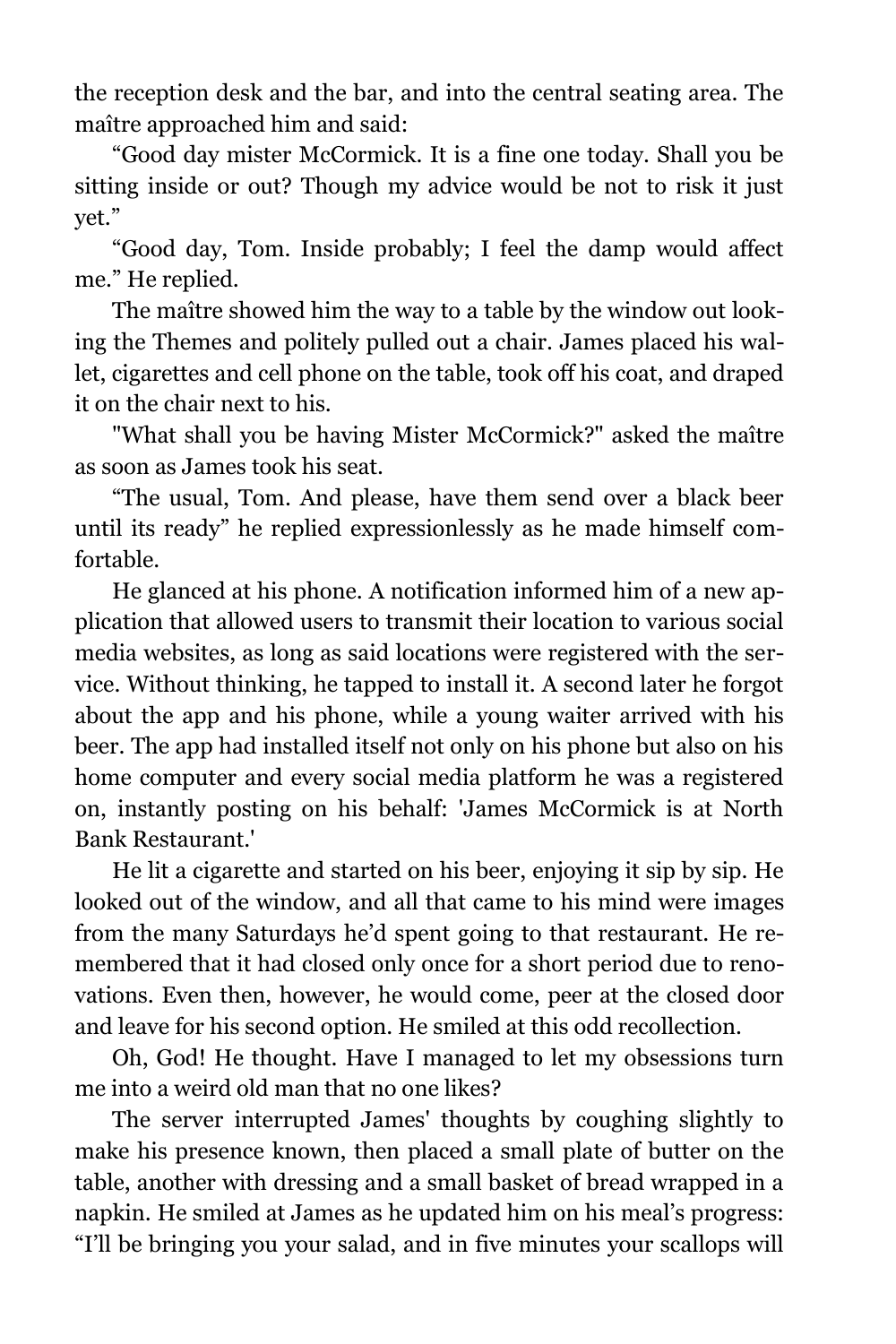be ready. Bonne appetite."

James smiled and folded a napkin over his lap. He then felt a pain in his chest.

*What the hell is that? Hope it's nothing serious!* He thought and tried to take a deep breath. The pain seemed to overgrow and spread to his whole chest and up his arms and into his jaw. It was unbearable. He started to sweat, losing color and feeling ready to vomit. He couldn"t move his body at all. A wave of anxiety and fear verging on sheer terror washed over him. *That's enough!* He thought, trying to get up and immediately falling to the floor.

The maître caught sight of him from the corner of his eye and rushed towards him shouting, "Call a doctor! Someone call an ambulance!"

A young man from a nearby table sprung to James" side proclaiming that he was a trained doctor. "He probably has a heart attack, we must get him to the hospital right away," he said as he turned James over onto his back, who was clutching his chest in pain. The maître helped him down to the floor and asked for two pillows to be brought from the bar.

The ambulance arrived soon after. Just at the last minute, as the paramedics were taking James away, the maître managed to place James' jacket on the stretcher, making sure the wallet and phone were in the pockets. He had forgotten the cigarettes on the table. The ambulance rushed off to the hospital, the pain in James' chest subsiding then returning in a second wave that wiped him out completely. His condition was serious. One of the paramedics started to look through the coat pockets in search of medication that might explain the heart troubles. He found nothing.

The closest hospital was Saint Thomas, just a few minutes away. He was sent straight to the ER for heart failure. A nurse took his personal belongings and put them in a bag, which she placed on a shelf in a storage closet at the far end of the room.

James' phone, obeying the rules of technology, sent out a notification about his new location: 'James McCormick is at Saint Thomas Hospital.'

Vivi finished her lunch with no rush, which every Saturday was accompanied by two glasses of red wine, and stood by her living room window overlooking the Atlantic Ocean that expanded in front of her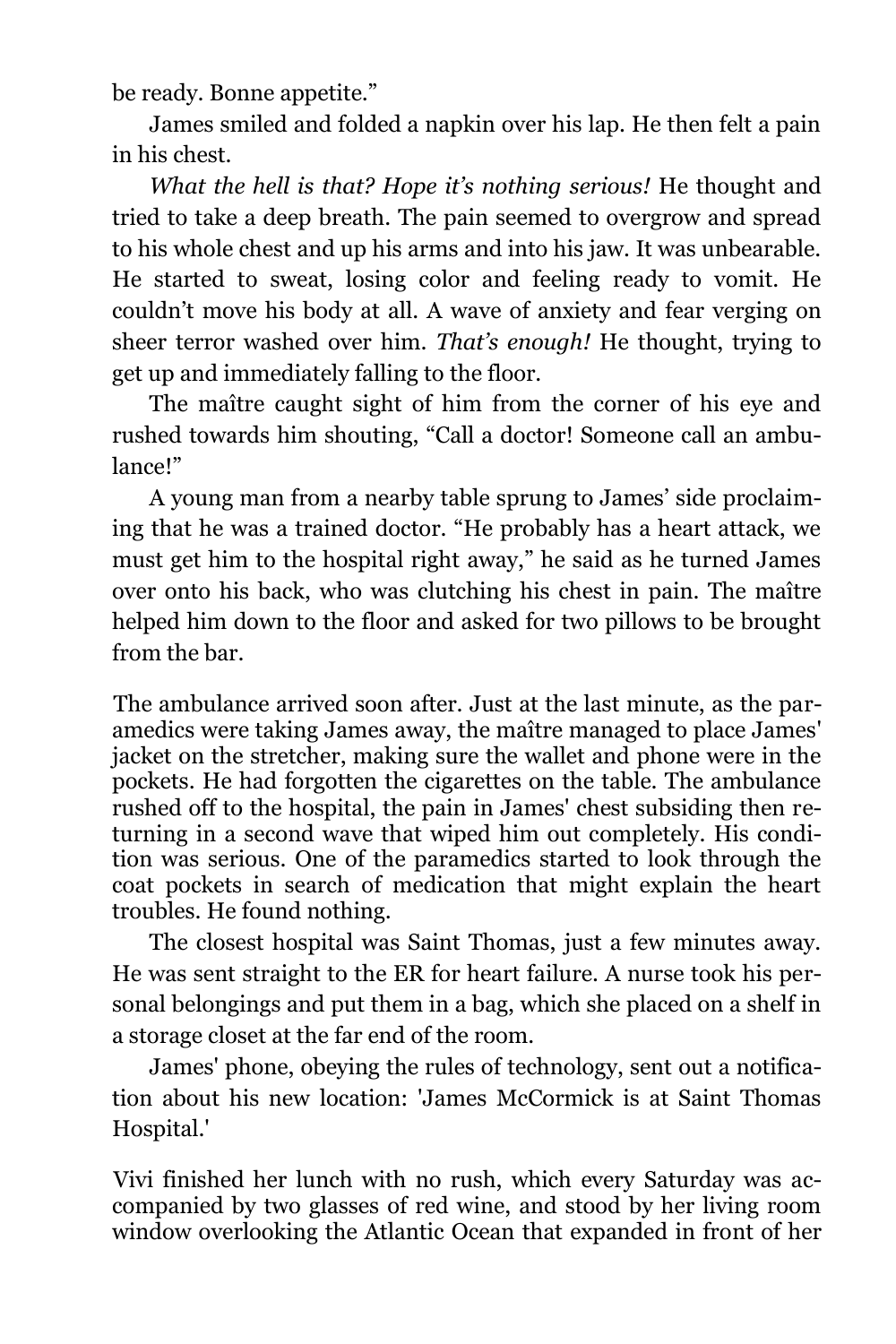for as far as the eye could see. Somewhere in the distance lay England. The house was on the north side of Le Havre, in Saint-Adresse. It had the vantage point of being on Boulevard Foch, and nothing blocked the view of the sea. It was one of the smaller houses on the avenue, a two-floors of course, with two bedrooms and bathrooms upstairs, a living room, dining room and kitchen downstairs. Attached to one side of the house next to the kitchen was the garage. It was a sizeable one, doubling as a storage space, with a door connecting to the inside of the house – a necessary feature, as the wind would often bring in salty water by way of the sea breeze. These days her car, a well-preserved white Citroën, was kept outside the garage entrance.

She looked at her wristwatch and after realizing the time walked up the stairs to her room. She was accustomed to a short nap after lunch. She lived alone in the house. Her only son, Francoise, was traveling the world on a medium-sized oil tanker serving as Chief Mate. Vivi had made many attempts to discourage him from starting such a brutal occupation, but he wouldn"t hear any of it. She had lost her husband in a shipwreck. He had been a captain in the merchant navy and died when their son was only ten years old, and it had cost her a lot. She never remarried. The compensation she got from the naval company back when the accident had happened, combined with her husband"s life insurance money, was enough for a good living. Moreover, she was from a well-off family and so, never having needed to work, she devoted herself to raising her son.

Her point of contention, of course, was his job, and after having already lost a husband to the sea, she hoped the odds would not lean in her favor of it happening again. Despite his mother"s indications, he followed in his father"s trail and committed to the sea. At the age of forty, he was not married yet. The sea had won him over.

"Pourquoi, my boy? So many jobs under the sun!" she would tell him time and time again.

"Oh ma mère, I"ve wanted to be seamen ever since I can remember so, please quit with your pestering. I was born in Havre, not some mountain. Even if I weren't a seaman"s son, I"d still want to be a seaman myself."

"Yes, but look what happened to your father! I can't go through that again."

"Nowadays it"s more dangerous to be on the road in a car than it is to be in some boating accident. So stop your whining."

"Yes but…"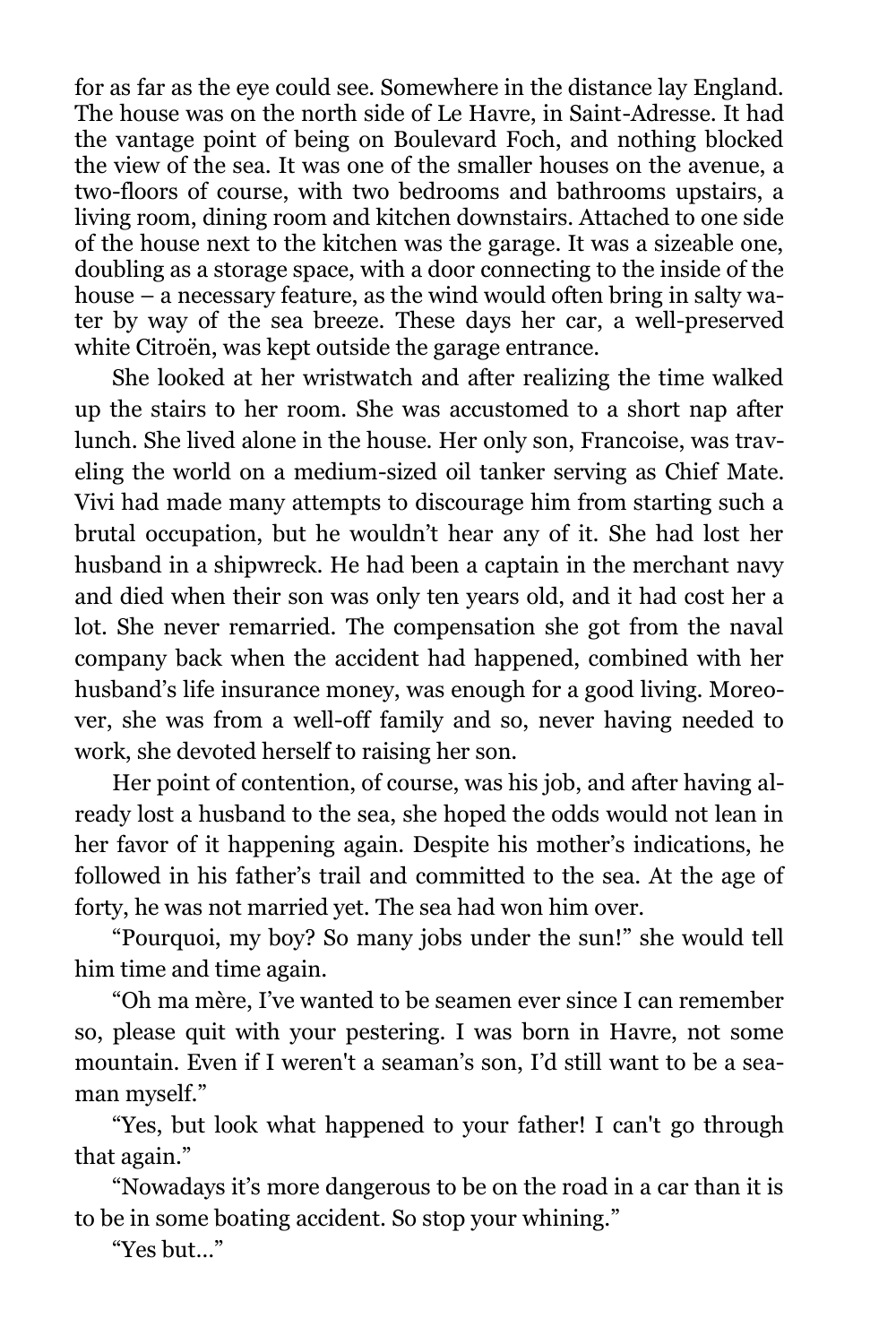"No 'but's.' And because I know what you're getting at, no, I don't want a family. But… If I ever do decide I want one, I"ll quit the navy. OK?"

Vivi never agreed, but after a while, she did stop mentioning any of it to him. She hoped maybe he would meet a girl and decide to take the big leap. To her, he was still that angry kid who in his way was showing her he wasn"t scared of life after his father"s death.

Once a year, for two, three months he would return to Havre and would stay at home with her, though he did also spend a considerable amount of time in Paris where he would, as he put it, entertain himself to pass the time on dry land. He always returned to his mother laden with gifts from the many foreign nations he traveled to, even though they were usually somewhat kitsch. His next visit would be in half a year and, as far as he said, he would be staying on an extra few months. Vivi made her assumptions at first, but he reassured her that he was extending his stay because he needed to attend a training course for three months and sit the exam to graduate to First Captain.

With the years, Vivi had gained a few extra pounds, and her oncesexual figure had a few more curves than she would have liked. Her skin had retained its porcelain paleness ever since she could remember herself and, to complete the image she wanted to project, she had her hair dyed red. Redhead Vivi had reached the age of sixty-five via a relatively calm life – at least that had been the case after her husband's death. Any relationships she'd had after that didn't fulfill her and after a point, she had decided not to seek out anyone at all. She was a member of the Havre Bridge Club, and she took mass every Sunday at the local cathedral.

In one of the corners of her living room was a computer that was always on with which she frequently communicated with her son via Skype. Slowly though, she entered the world of social media and was soon a member of a group for people who like old movies, her second favorite hobby after playing Bridge. Most of the group members were at her age or older. One of those members was James McCormick, an Englishman, with whom she traded a couple more words than the rest. Nothing special, since her 'cyber' friend seemed to keep a distance from all modes of communication.

*I must remember to tell him again about that movie,* she thought and lay down. It didn"t take her very long to fall asleep.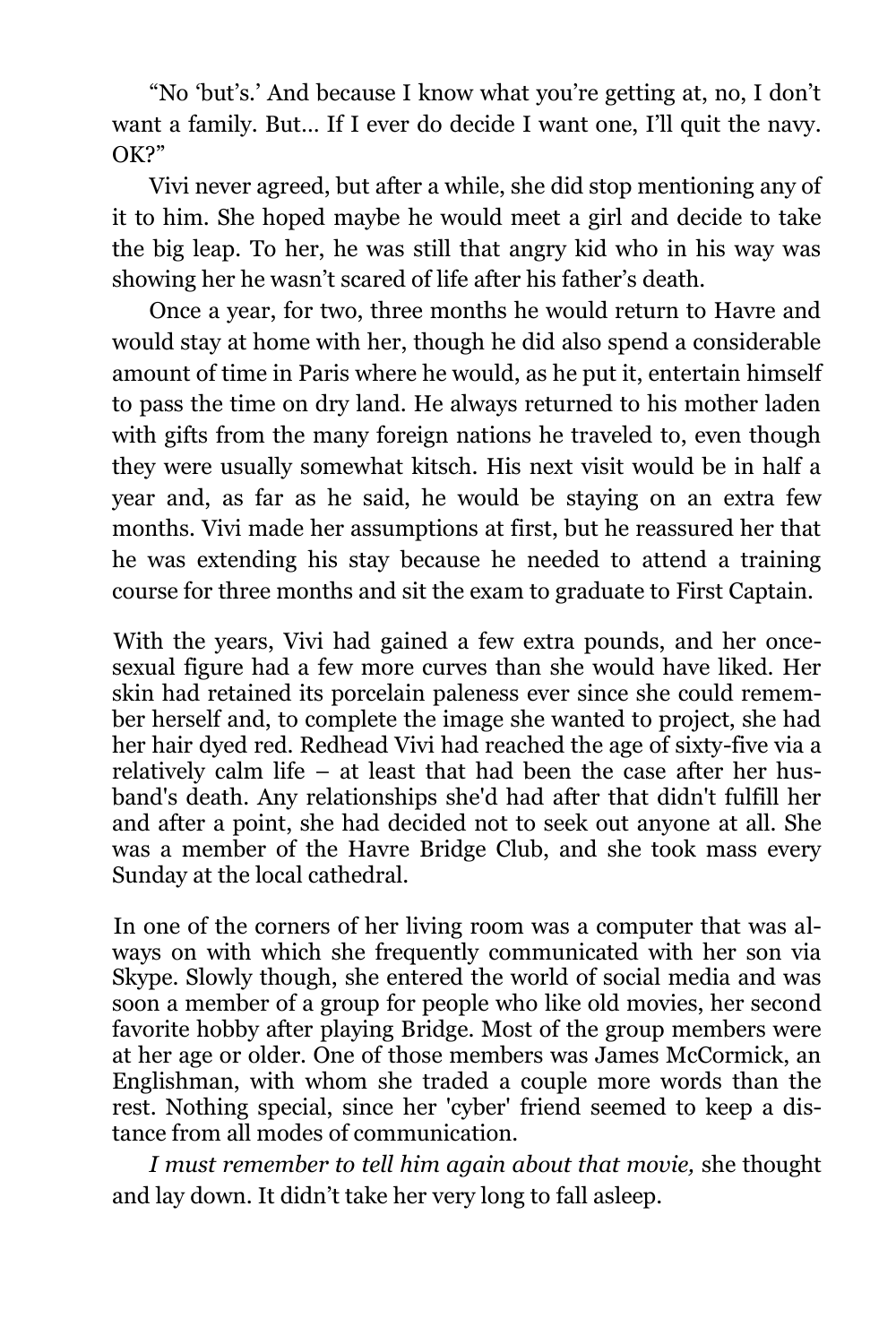She woke up rather late that afternoon. It was already six o"clock. Every Saturday evening she would do her hair for next day's Sunday mass. She showered and washed her hair and, after drying it, put on her robe and went down to the living room to read the new book she had bought. She would do her nails before going to bed. That way, she believed, they ran no risk of getting damaged from any housework. As she walked past the computer, she remembered James. She sat at the desk and logged on to Facebook. She was puzzled by his posts announcing his arrival at a restaurant and then at a hospital.

"What was he doing there? One of his relatives must be there for some reason, and he's visiting. He obviously forgot our rendezvous," she said out loud and after closing the monitor went back to the armchair in front of the TV. She switched it on mindlessly and surfed the channels but found nothing of interest, so she left it on a channel that would be showing a documentary in an hour and opened her book.

Late that night, when she decided to go to sleep, she rechecked her computer. No message from James. His last post remained the same. One option was to be still at the hospital. The other was to have his phone switched off. She tried to remember if he had mentioned anything about his health, but nothing came to mind.

*He's visiting the hospital,* she thought, sure of what must be happening and headed up the stairs to her room.

She sat at her computer again on Monday afternoon. No news. Lots of posts by other members of the group, but nothing from James. She sent him a couple of messages, but she got no reply. *He must be schmoozing!* She thought and smiled.

By Wednesday morning she started to worry about her friend"s silence on social media. She didn"t know him personally, but he had a kind disposition, at least that"s how it seemed from his profile picture, which had intrigued her. She rung up one of her son's friends  $-$  a distant relative who used to call her 'aunty' when he was younger, who also happened to own a computer store – and asked him to look up more information on James McCormick. She gave him her passwords and told him roughly what had happened. An hour later he called her back and gave her James" phone number, which he said was already registered on his profile. She thanked him, hung up and rang the telephone number he had given her, thinking that it was the right thing to do. She started to panic about what she was doing. *What will I say?* She thought and was about to hang up the phone. After all, it had been ringing for a while with no one picking up the other end. No reply at all. She kept her courage and let it ring. Her worry had now peaked.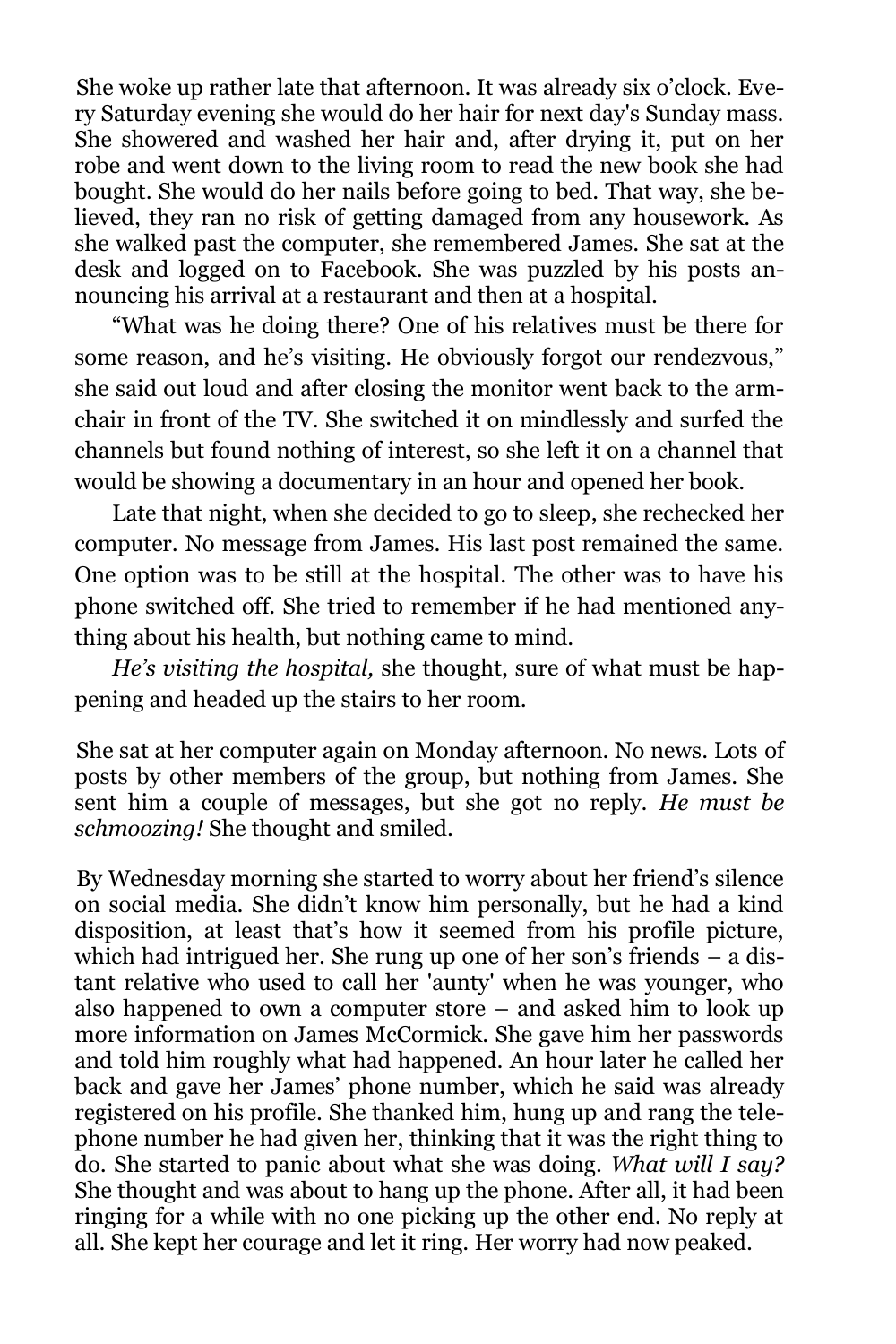"Something"s happened to him," she said out loud.

She went to her computer and typed in the name of the hospital and found it was a big hospital in London. She wrote down the address and phone numbers on a piece of paper. She was soon on the phone with the information desk.

"I would like to inquire about Mister James McCormick please," she asked politely with a strong French accent.

"What is this regarding exactly?" replied the woman on the other end of the line, also politely.

"Yes mademoiselle, I would like to know if anyone has been admitted by the name I just gave you. James McCormick. He's not answering his cell phone and the last I heard, he was at your hospital."

"I see. Are you a relative?" asked the woman.

"No, I"m a friend. I"m calling from Havre."

"I'm sorry ma'am, but I'm not authorized to give you such information. You will have to try calling your friend's cell phone again" she responded calmly.

"Please, I understand that what I am asking is frowned upon, but I wouldn't want to call the police and worry my friend. Please, could you just tell me if there has been someone admitted by that name?"

"Alright, I"ll make an exception, but don"t ask me anything about his condition. You said, James McCormick?"

"That's right."

"Someone by that name has been admitted."

"Thank you, mademoiselle, take care. Have a good day."

"Good day to you too," she said and hung up.

Vivi's furrowed her brow; it was the first time something like this had happened to someone she knew. She still couldn"t believe an online acquaintance would draw so much of her attention, but she felt trapped and didn't know what to do. At that moment Skype started to ring on her computer, it was her son. She ran to the desk.

"There he is," she said as soon as his image came up on the screen.

"Why are you shaken up?" he said as soon as he saw her.

Vivi told him about her friend and how she was worried. Her son listened to her in silence and waited for her to finish. He realized that she must be up to something and in need to confess, or she wouldn"t have mentioned it. He was particularly fond of his mother.

"So here's what's going to happen. In exactly seven days I will be at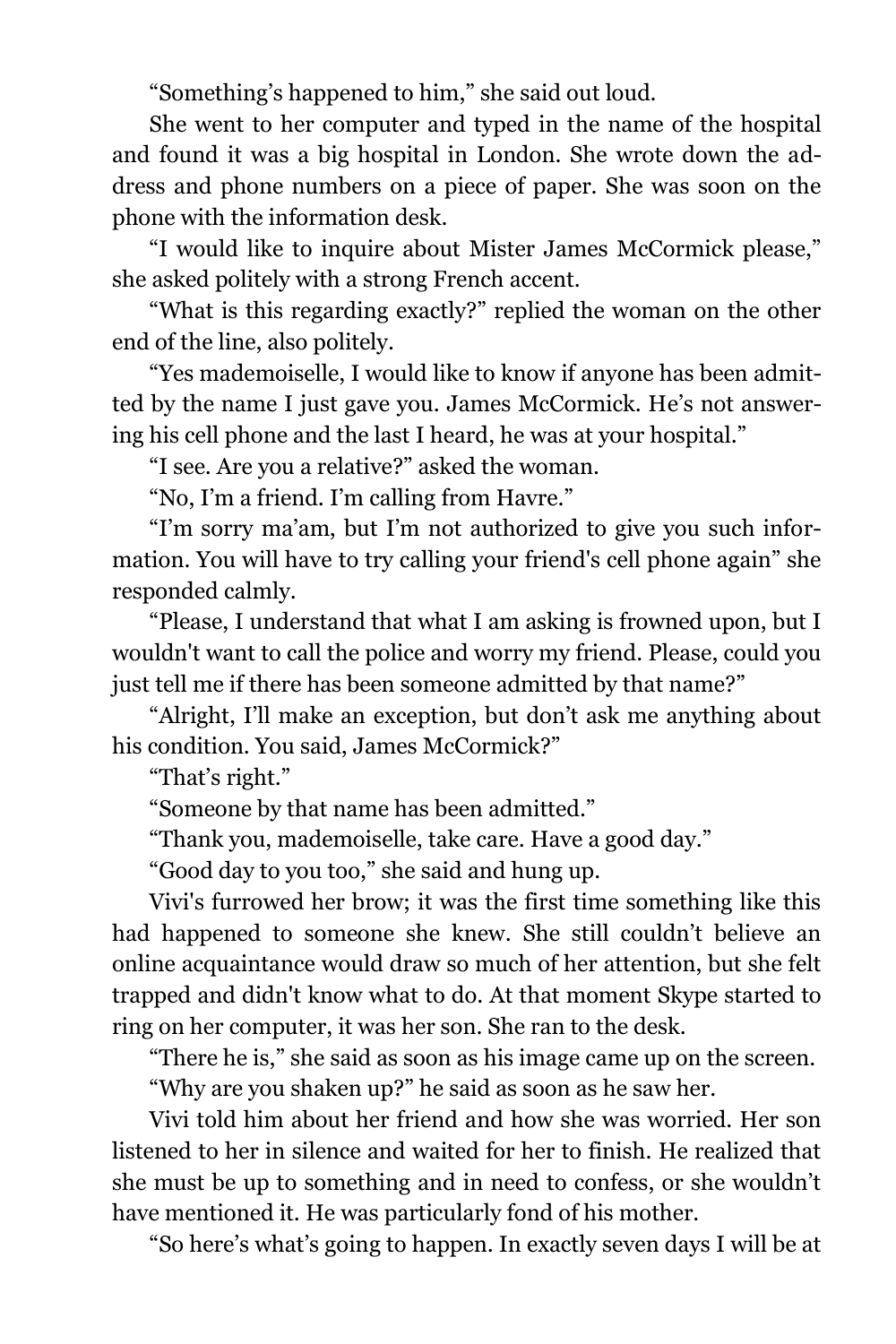the Stanlow Refinery in Liverpool. We"re going to be unloading petrol for 22 hours. Why don"t I arrange for a boat to come pick you up and bring you to the ship? I've missed you. On your way here or back you can make a stop in London and see your friend. What do you say?"

Vivi was thrilled by her son"s proposal. She had missed him and even though it had only been a few months since she had seen him last, even a few hours with him would give her strength until it was time for him to come home. They chatted for a while, and he got all her details so he could make all the arrangements for their meeting.

What she didn"t tell him, though she hadn"t yet finalized it in her mind, was that she would visit London on her way up to Liverpool. Her worrying was unjustified and perhaps even a bit excessive, but in the end, she decided to follow her impulse and look for him or any information explaining what had happened to him and why he had disappeared. Her final decision was to go to Paris and take a train from there to London.

She sat at the computer and started looking up information about her trip. She took notes on a little pad. Two hours later, as she looked at them, she could envision her journey and a new world unfolded in front of her eyes.

Late that night she rang her childhood friend Jacqueline Moureaux to fill her in. Her house was only a few hundred meters away from the beach road Vivi"s house was on, and Vivi had no sooner started telling her the news when Jacqueline interrupted,

"I"m coming over."

In less than ten minutes, a tall, thin white-haired woman with dry features, was at Vivi"s door. Before the doorbell had time to ring, Vivi was swinging open the door and signaling her friend to come inside. Jacqueline waltzed in, took her coat off and made herself comfortable on the living room armchair feeling right at home. Turning to Vivi, she said,

"Before you start, crack open one of those expensive Bordeaux"s you keep hidden in the back of the pantry. And then come sit with me."

Vivi burst out laughing, brought a bottle from the bar and placed two glasses on the table next to the armchair.

"I"m all ears and don"t you even dream of leaving anything out. How long did you say you"ve known this Englishman?" she questioned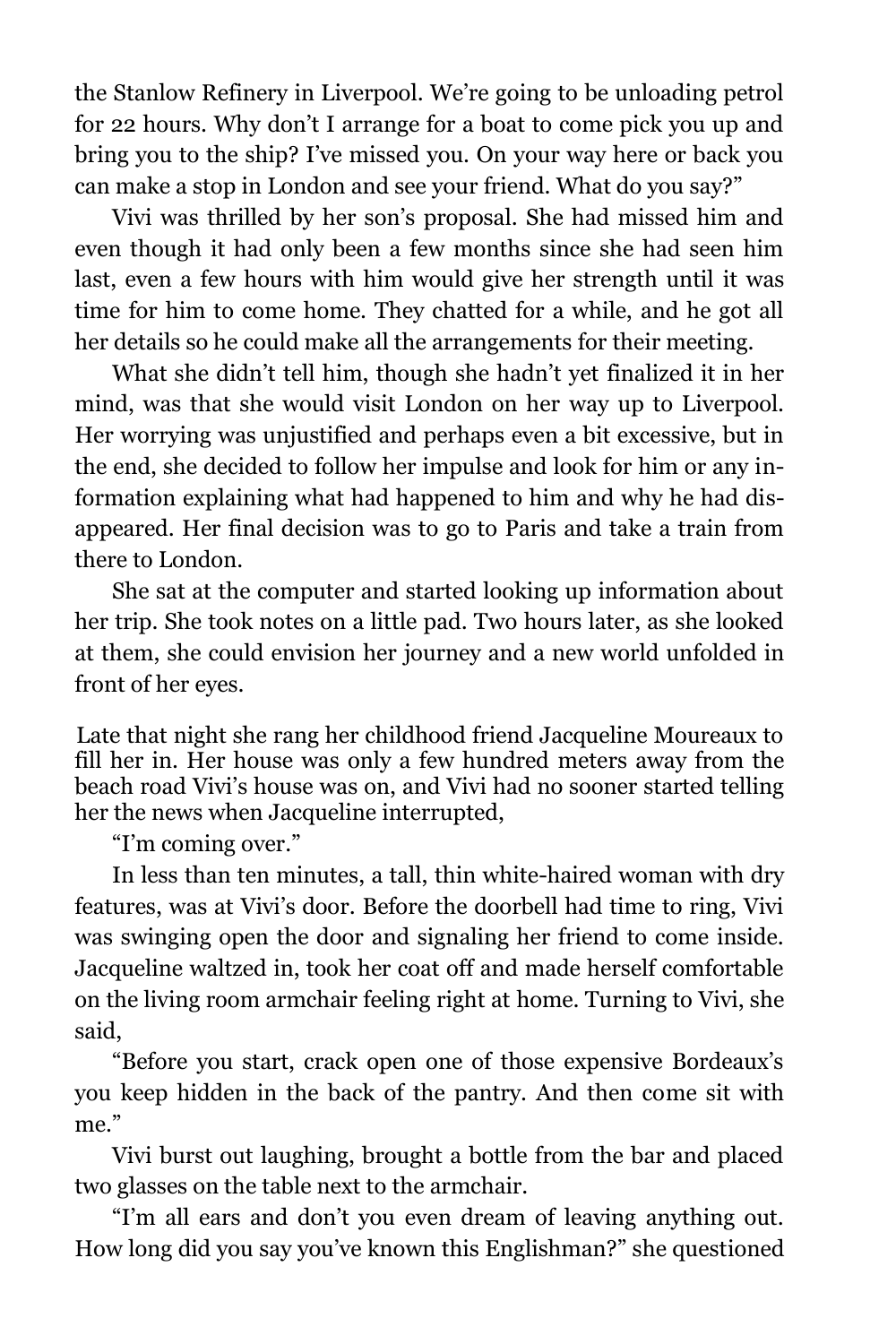Vivi who was popping the wine bottle to open.

"I didn"t say, and I don"t know" Vivi replied simply.

"And what the hell are you going to do in London?"

"I"m going to Liverpool for Francoise and passing through London," she smiled.

"Oh la la, what madness! You're going to go all the way to the end of nowhere just to see Francoise for ten hours? When he asked you to go with him, you wouldn't budge. What's this all about?"

"Nothing!" Vivi reacted.

"If this were a man, I would say that this 'nothing' has large balls but I"ve known you too long, and if you did have a lover I would have figured it out already. I ask you again, what is happening?"

"Jacqueline, drink your wine and stop being silly. Nothing"s happening, he"s in the hospital and you, don't ask me anything else."

"Lucky for you I can"t come with you. Bernard needs some general check-ups, and he"s going to be in the hospital for the next couple days."

"What"s your husband got this time?"

"It's all in his head; he's got nothing. He just can't get it up and thinks something other than old age is to blame. Anyway, I want a daily update from you and don't even dream about making any decisions on your own because I'll write you off as a friend and you'll grow old with that lukewarm Bridgette woman," she said and laughed at her joke.

The rest of the conversation trailed off from the subject of Vivi"s visit. They started to remember old stories from Francoise and Jacqueline"s daughter, now married with children, and how they never managed to get the two kids together. The bottle of wine finished, and Jacqueline headed out. It was almost midnight. She bid her friend goodnight, pulled on her jacket for it was getting chilly and walked home. Vivi turned out the lights and checked the computer one more time just in case. Nothing had changed. As far as social media and the information they traffic were concerned, James was still at the hospital.

Two days later Vivi was boarding a train to Paris. There she would switch trains and head to London that same afternoon. Jacqueline, who was giving her last minutes instructions, escorted her to the train station.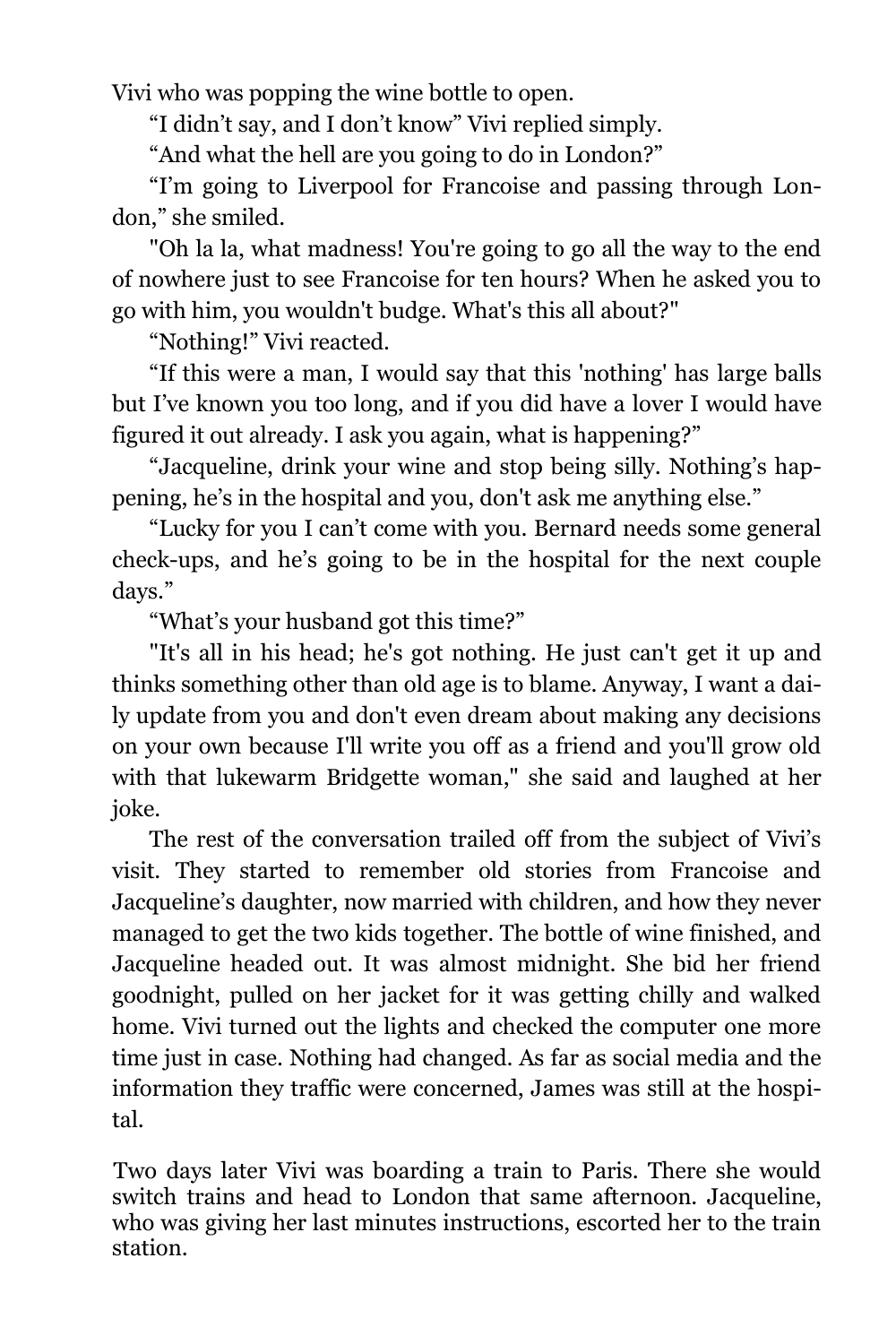"Make sure you go to his house first. You don"t want to end up getting there and being told he's checked out. Where is your hotel?"

"In Waterloo, I got a room at Novotel; it"s the closest one to the hospital. If James is still there, I won"t have to travel far, and if he turns out to be home, I won"t be far from downtown. Now go, you should go pick up your husband. You never told me what the results show!"

"They showed that I should have married a younger man," Jacqueline giggled, kissing her friend and walking off.

Vivi boarded the train; she sat at a window seat and pulled the novel she was reading out from her handbag and devoted herself to it. She had done the trip Havre-Paris so many times that the scenery outside the window didn't move her, yet some things never changed – like looking at the view from a moving train on its way to Paris. Finally, she couldn't focus on her book, and not long after, she found herself gazing out of the window at the scenery that was rushing past her.

*What am I doing?* She wondered at some point, her heart clenching. It was one of the few times in her life she had followed an impulse.

When she arrived in London, she felt tired. She took a cab from outside the train station and was soon walking through the hotel lobby. She gave her ID to the young girl at the check-in desk and without too much chitchat followed the bellboy who led her to her room. As soon as she walked in, she put down her bags and walked to the window. The view was nothing special. When she made the booking, she had hoped that her room should be looking at the Thames. She compared this sight to the one from her house by the ocean and felt a pang of disappointment. And as if that wasn"t enough, that strange feeling she had had earlier on the train hadn't gone away. And for the first time since she decided to take this trip, she was overcome by fear.

Vivi, breathe. The whole idea was all your choice; no one pressured you into any of it so now you have to see it through. She thought of her son. Their date was in five days. The second wave of fear welled up within her. What am I going to do for five days in London on my own?

She decided to go downstairs to the dining room for a light supper. It was a chance to be around people, plus it was late enough; she would rest afterward. She eventually read her book, She would visit James" house the following day. She smiled, not exactly sure of why.